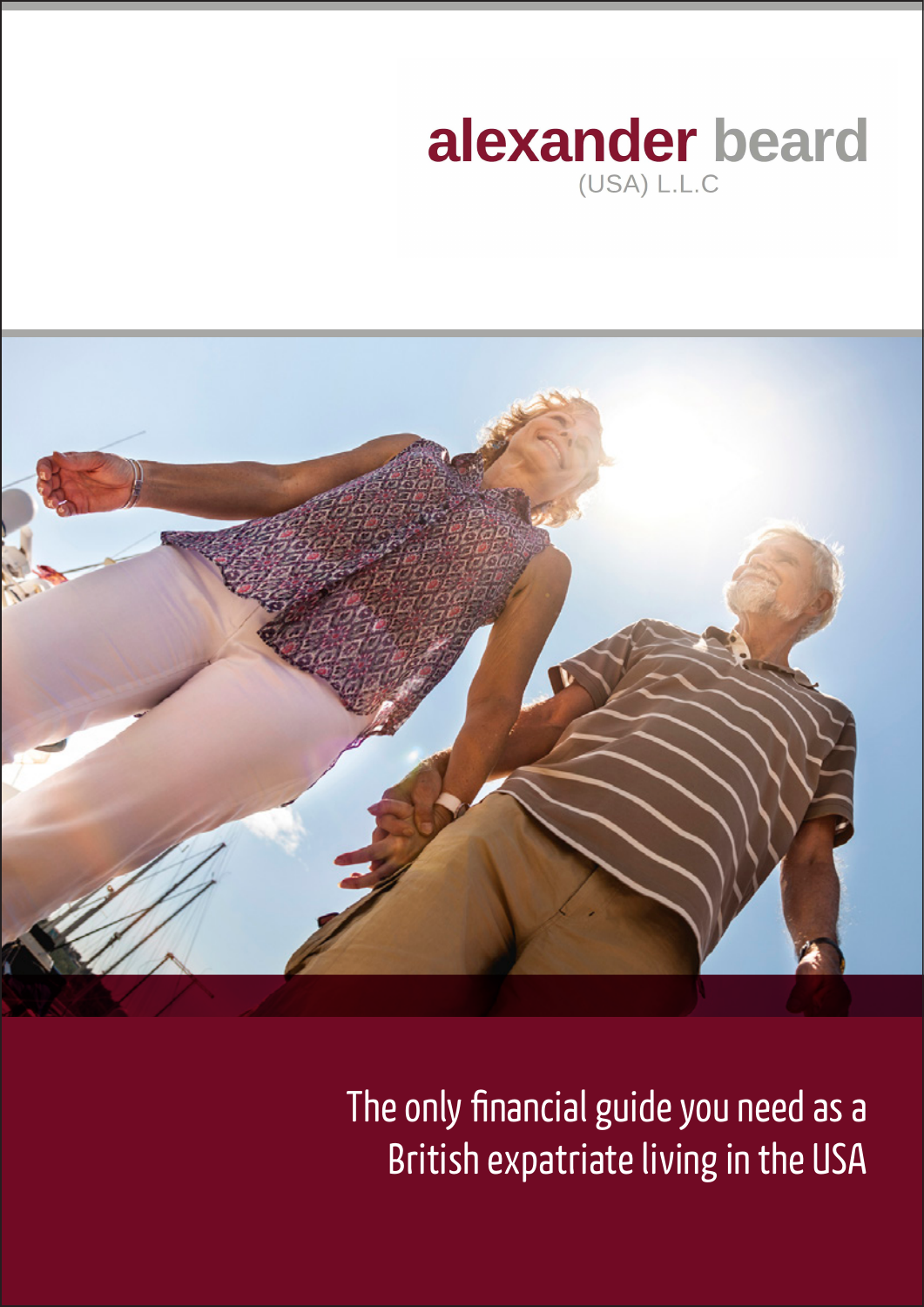

Moving the great distance from the United Kingdom to the United States of America can be a daunting move even before you begin to consider the practicalities. Once the excitement dies down however, and you start to think about the detail, there is unfortunately a labyrinth of rules and regulations to get your head around, particularly when it comes to finance.

Not only will you have to think about practical everyday things, such as getting a bank account and organising mortgage or rental payments, there are also higher level financial planning considerations to contend with. The US taxation system, for example, which has always been famously complex, has recently added extra layers of complexity, which can really hurt expatriates in particular.

Alexander Beard Group is an international services organisation with offices in six countries, including the USA. We specialise in helping families and individuals with their financial planning needs when they move from country to country, easing the journey by providing advice both from our head office here in the UK and our locations around the world.

In this guide, we'll share our expertise with you, talking you through all of the considerations you'll need to be aware of when you make the move to the US, starting with the small things you'll want to get sorted immediately and moving on to bigger considerations such as your pension.

Whilst the later topics in this guide may seem daunting, they are real difference makers when it comes to your wealth. A poor decision regarding your pension, savings or investments could see you lose tens of thousands of pounds to taxation, penalty charges or poor exchange rates. We'll walk you through these elements in everyday language, explaining what may at first seem complicated concepts as we go.

We hope this guide helps you in your move to the United States or, for those who are already there, helps you to get a better hold of your financial affairs. If we can be of any more assistance, our contact details can be found towards the back of this publication: we'll be happy to hear from you and to point you in the right direction.

Best wishes for your new life in the USA,

#### The Alexander Beard Group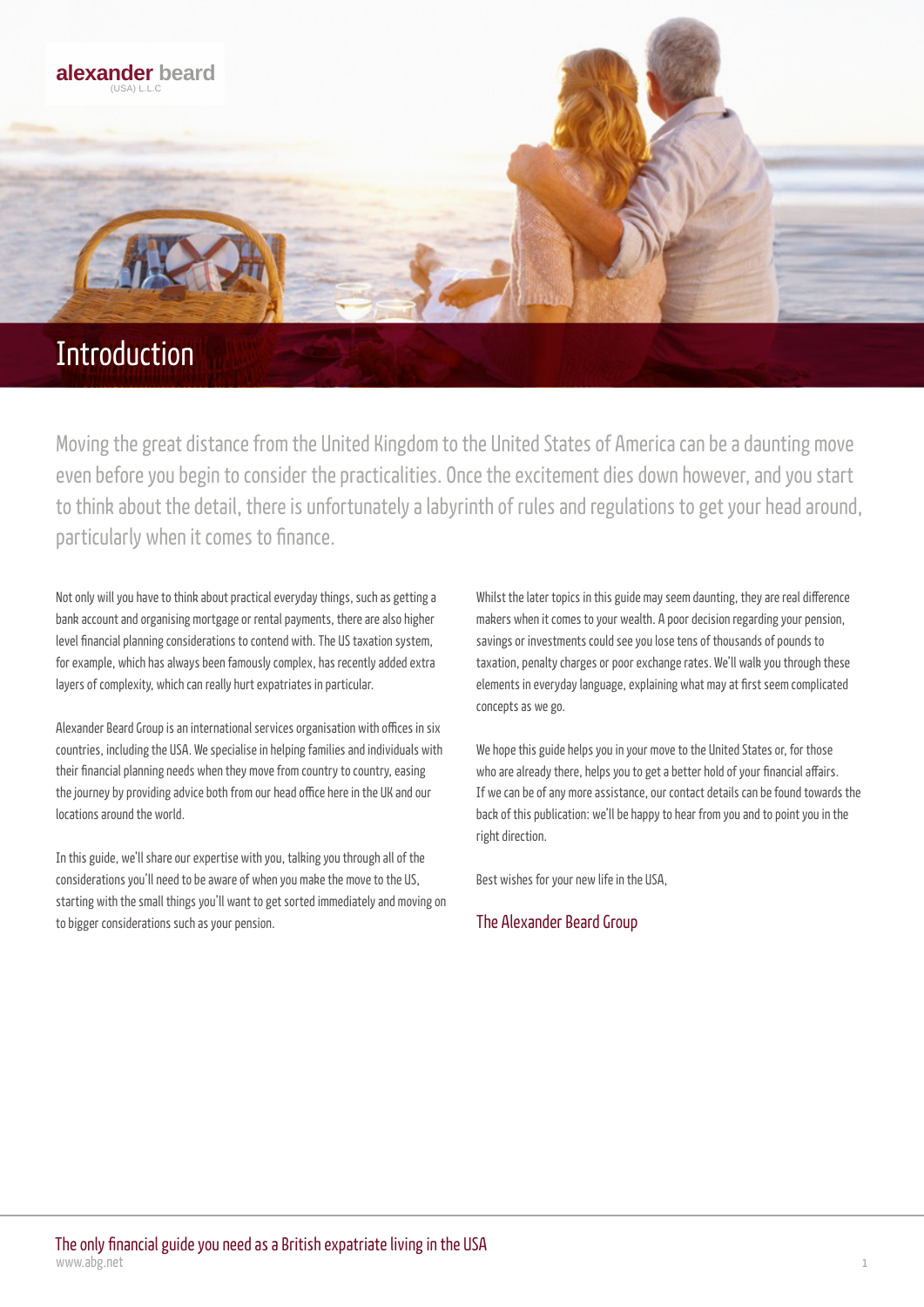

# Everyday finances; bank accounts, currency exchange and more

Before you start to deal with the really big and important questions about your wealth, it's likely that you will need to consider a few practical measures first.

### Bank accounts

A first financial step for your move to the States is likely to be to organise at least one bank account. Many movers abroad often start their journey with the idea of completing their new account set up when they arrive, but when it comes to the US in particular, and many other territories besides, there is really no need.

Many of the banks in the UK have a presence in the US, which can make it easier to get your account set up. The bank will be aware of your past banking in this country which negates any problems around credit history that might occur in the process. Depending on which bank you are with, some even offer an international account transfer service which can streamline the process even further. Do check carefully for any fees and less-than-optimum rates though, which can make these services cost more than they are worth.

If you do decide to wait until you get to the States to set up an account, or are already there without one, then try to pull together everything you can to give the bank the best chance of saying 'yes' to your account application! You will need a Passport and potentially other forms of ID and some US banks may insist on a social security number. If you can print off your UK banking history and provide elements such as proof of funds or proof of income, this may also help your case. Do be aware that banks will often charge in the US, even for a relatively simple account, so shopping around for the best deal is vital.

### Exchanging cash

Taking the easy option when moving money into a foreign currency might only cost a few pounds when we go for a week away somewhere, but when it comes to transferring your cash assets, the difference a good exchange rate can make compared to a bad one can be huge.

You are likely to be taking your assets abroad and securing the best deal for the transfer of this money can make a big difference to your wealth, as the below case study shows.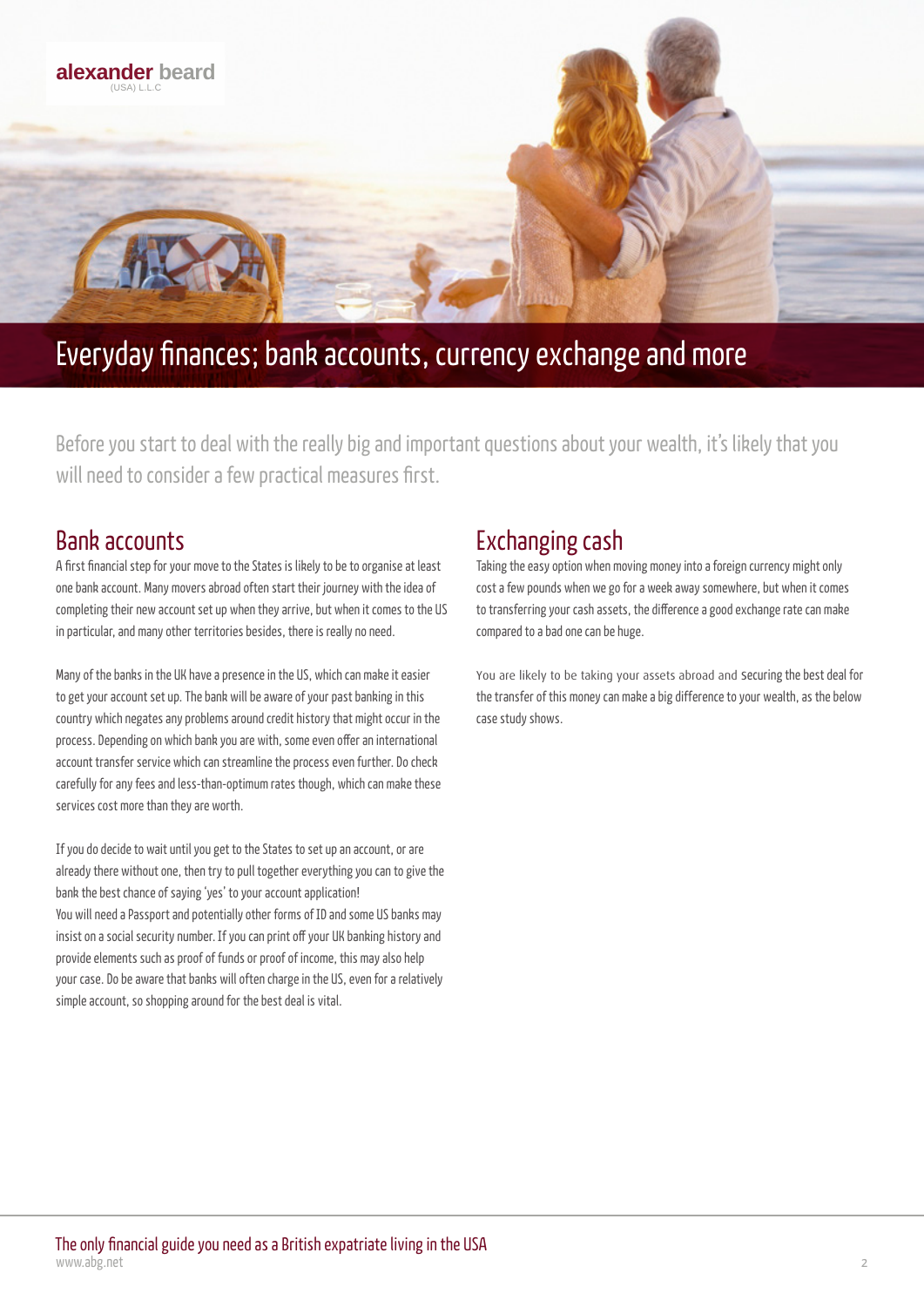

# Everyday finances; bank accounts, currency exchange and more (continued)

## Case study

Preparing to move by transferring money into US Dollars: bank or specialist exchange?

Bank exchange rates and those of specialist exchange services can vary by quite a distance, but let's say for the purpose of this example that there is a \$0.05 differ-ence between the convenient and visible bank and the specialist exchange service: the bank are offering \$1.53 to the pound, whilst the exchange service offer \$1.58 to the pound. This difference, of somewhere around 3%, is not unusual to see.

If the family were to opt for the bank's rate, for a £250,000 transfer, their return in dollars would be \$382,500, whereas opting for the improved rate of the specialist exchange would mean their return was \$395,000, a pretty staggering difference of \$12,500. That's not far from being four months salary, assuming you were paid the US 2014 average of \$40,560. Would you like to give away nearly four months salary to the bank? We're not sure we would either!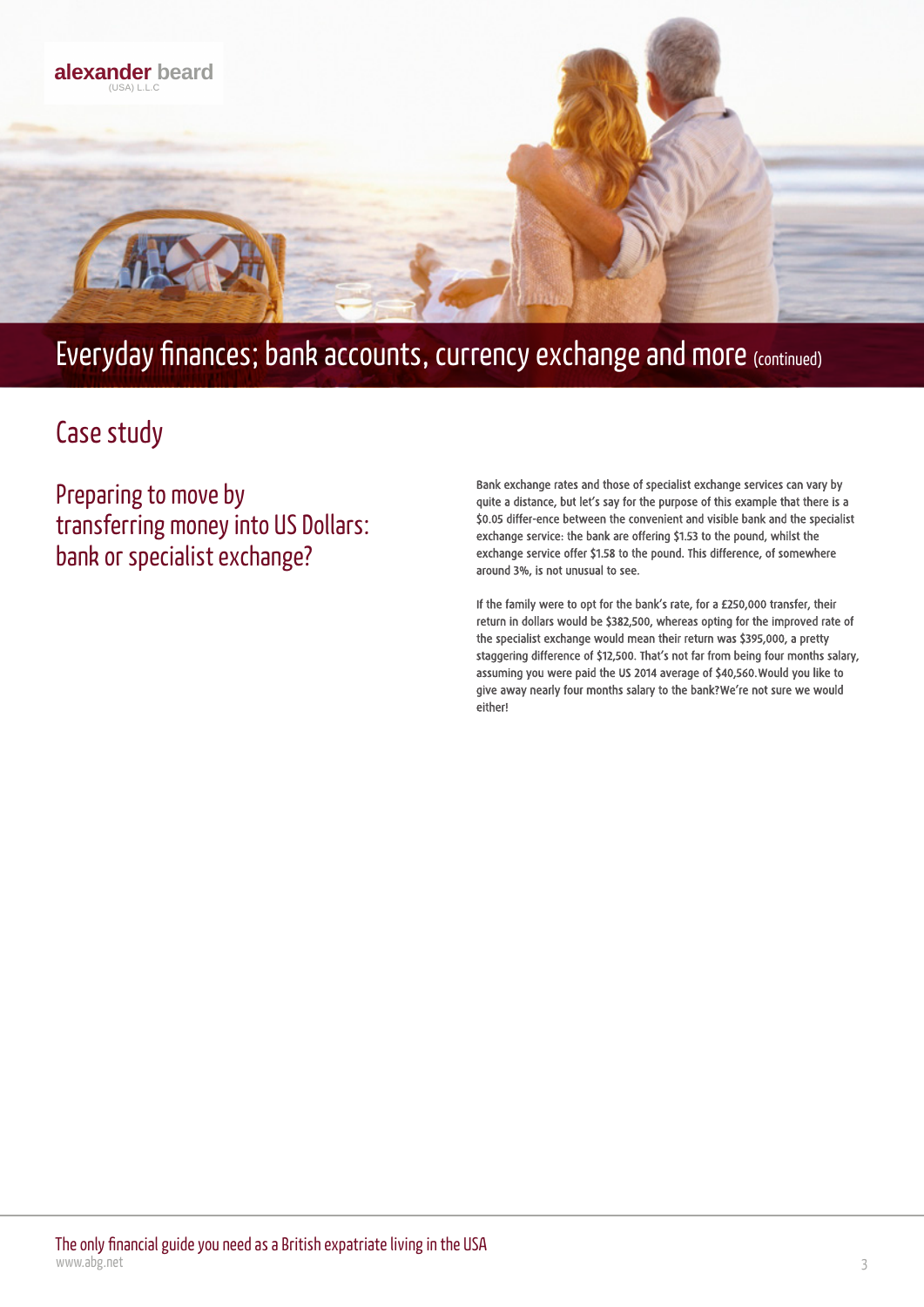

# Everyday finances; bank accounts, currency exchange and more (continued)

# Budgeting and health care

Before completing your move to the US, or soon after you get there, it is a good idea to complete a household budget and assess your likely costs. As with any move abroad, it is likely that you will incur some new charges which need to be planned for whilst also having the opportunity to make potential savings elsewhere.

### Health care

One such area in the US in particular is likely to be healthcare. Where the UK has the National Health Service, there is currently no nationalised plan in place in the US, meaning private medical care is the way forward for many.

### Visas

A 'forgotten cost' of moving to many areas of the world, a Visa may seem inexpen-sive compared to the other costs of emigrating to the US, but can lead into thousands if including lawyer costs which is an inconvenient cost to bear; particularly if it comes during a period where much of your money is being transferred into a different currency! Research carefully which, if any, US Visa you will need and then don't forget to factor in the cost when the time comes.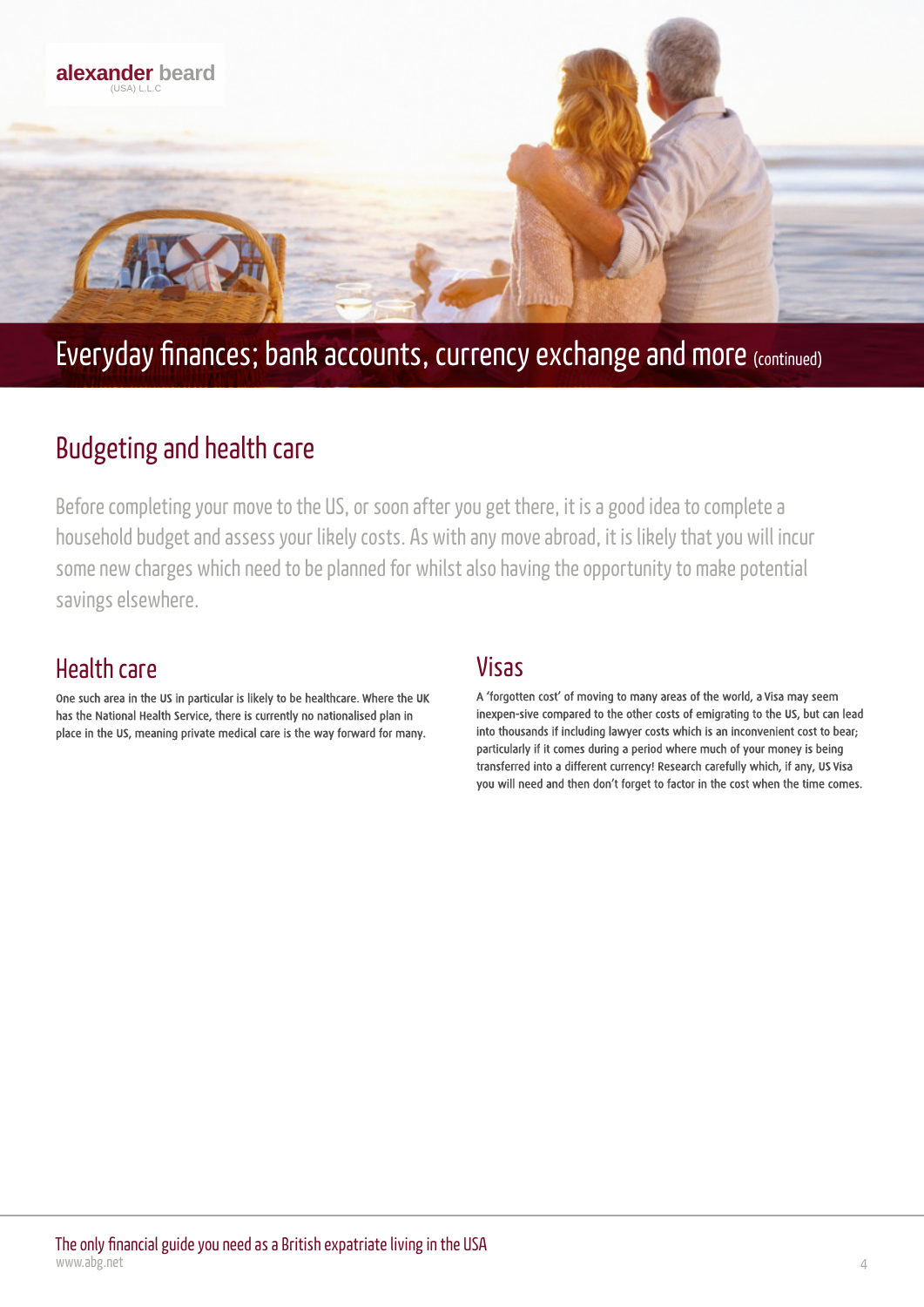

The US taxation system differs from the UK system in that you will need to pay tax at both a national (federal) level and at a state level. The federal level is set nationally by income and other familiar tax methodologies, but the state level differs on a state-by-state basis.

#### If you were to retire in Florida, for example, there is no retirement state income tax. However, if you were to retire in California, then your pension income will be taxed Federally and by the state.

Bearing the above differences in mind when emigrating is important, but even more important is to get proper and formal advice from a registered US tax specialist with appropriate cross-border permissions. Whilst a financial planner will be able to give you advice on arranging your investments, we would always recommend also employing a tax specialist to make sure you are fully prepared for the US taxation system.

## **FATCA**

Though fairly complicated in its application, FATCA is actually very simple to understand and the main point is this: the new FATCA system, which is now 'live' in the US, is particularly onerous for British expats living in America. FATCA needs to be carefully planned for, to decide if you have any liability. Following this, the correct forms need to be submitted to the IRS.

#### What is FATCA?

FATCA stands for the Foreign Account Tax Compliance Act. The Act was created by the US government in response to the huge amount of tax dollars it misses out on each year thanks to the money being kept offshore and either deliberately not reported by its owners, or legitimately forgotten about on US tax returns. The US estimates that it loses \$100 billion annually in unpaid tax from monies kept offshore, so it's easy to see why they are so keen to claim some of the money back!

#### How does it work?

This is where it gets slightly complicated but, to keep things simple, FATCA, rather than being an out-and-out tax itself, is basically a mandate compelling foreign institutions to report money they are holding on behalf of US taxpayers. These institutions include banks, which will clearly often hold funds on behalf of US owners.

The other half of the equation also compels taxpayers to reveal any offshore monies that do not currently fall into US taxation, via a new IRS submission.

If the US judges a taxpayer not to have revealed foreign-held assets, which it is more likely to do because of the first part of FATCA, then the IRS can issue steadily escalating fines, which even at the early stages can be significant. Non-filing can also be penalised via a fine.

### Why are UK expats affected?

Expats in the USA are particularly likely to be affected by FATCA because they are far more likely than the average US citizen to have overseas funds, normally in their original country of origin. With an unfamiliar IRS tax return to fill in as it is, correctly accounting for any funds that need to be reported may not be simple for expatriates, potentially leading to FATCA fines and further action.

Though not specifically designed to target expats living in the USA, FATCA is certainly likely to have an effect and is something you will need to plan for thoroughly before your move.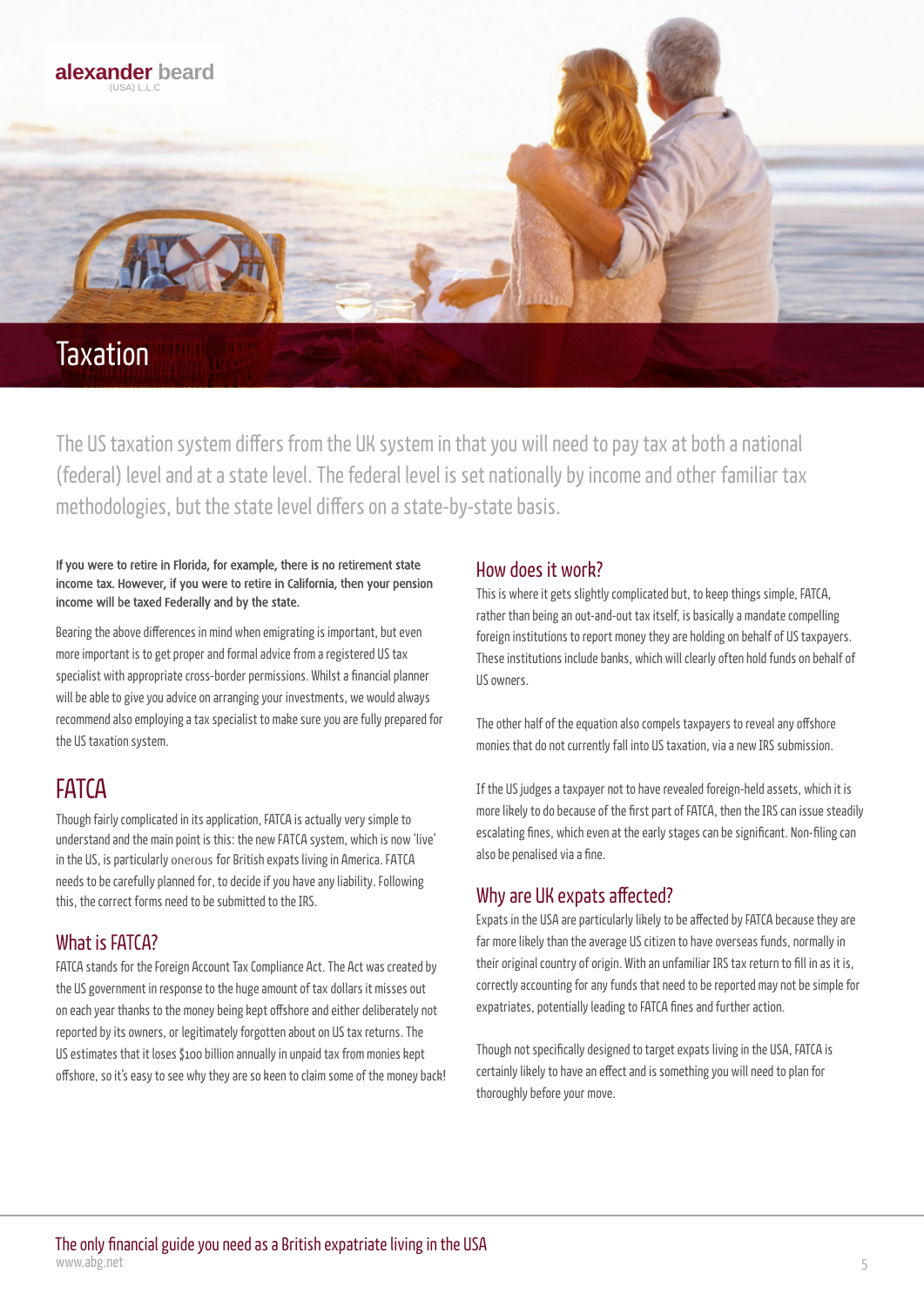

### UK Assets

Because of FATCA, extra care will be needed when it comes to leaving assets in the UK. The UK banks are part of the FATCA arrangement and are obligated to report on assets held for those resident in the US.

Aside from FATCA, the US and the UK have a robust double taxation agreement, which should mean that tax is paid in only one country. Usually this will mean that you will be taxed at source in the UK, although there is an option to apply for a UK NT (No Tax) code that allows income to be paid without UK tax and then taxed in the US.

As with all taxation and investment affairs when moving to the US, it is imperative to take professional financial advice. The cross-border movement of assets is a complicated area, as is UK and US tax and a mistake in these areas can have the potential to seriously damage your wealth.

## UK and offshore investments

If you are considering leaving investments behind in the UK, care needs to be taken to ensure they are IRS compliant.

Common investment solutions such as investment ISAs (not cash ISAs), onshore and offshore capital investment bonds, unit trusts and collective investment trusts are all considered a Passive Foreign Investment Company (PFIC). The provider of these investments have an obligation through FATCA to report information to the Internal Revenue Service and should they be deemed a PFIC, a 30% withholding tax is charged. This makes your UK and offshore investments very tax inefficient.

Quite often, people leave these types of investments behind as they believe they retain their tax efficiency as a US resident. They also want to take advantage of potentially better GBP / US\$ exchanges rates in the future therefore would prefer to retain GBP outside of the USA.

#### FATCA Friendly GBP denominated investment solutions

At Alexander Beard, we can offer GBP denominated investment solutions so you can still have your money invested but in a compliant manner. At a time of your choosing you can either disinvest without penalty, and transfer funds to the US or retain the investment outside of the US but denominated in US\$. These solutions will really help you to control how your money is invested, without risk of PFIC withholding charges, as well as making it much easier to manage your foreign currency requirements.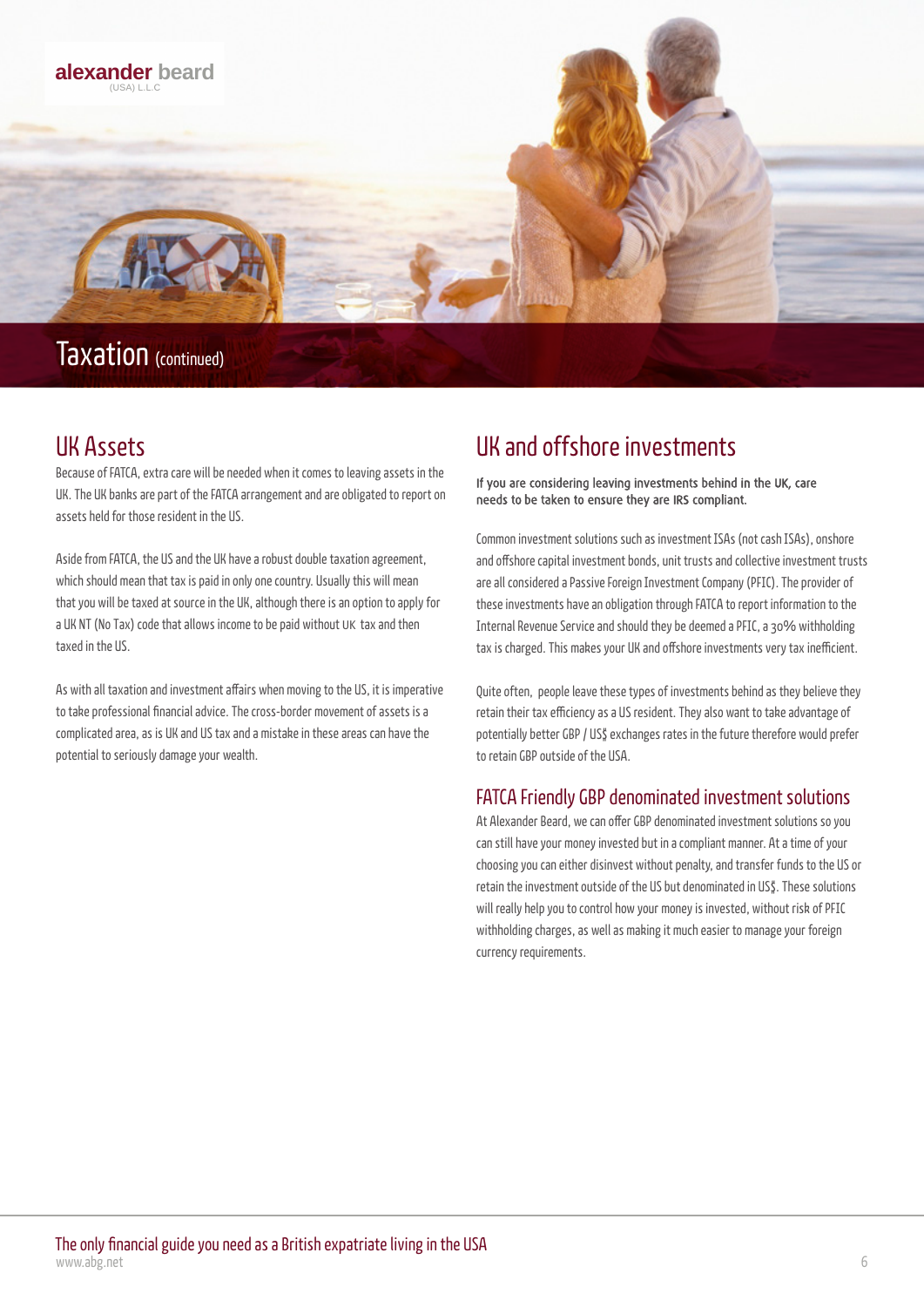

When it comes to your pension, some thought will be needed regarding when and how you would like to receive your pension income, if you would like to continue paying into your pension and in which country you will reside when all of this happens.

This can be a complicated equation to work out, as the below sections will show, but chief amongst the logistics must be your personal requirements. Settling on how, when and where you plan to retire can mean your pension can be optimised for those eventualities, invested in the right way, at the right time and place.

As with most of the complicated elements of emigrating abroad, we would strongly recommend that you take independent financial advice, to ensure that your pension is organised exactly how you need it to be.

## **OROPS**

QROPS is an established way to transfer your pension savings from your UK pension scheme into a scheme in another country. You can then continue to save into your scheme in that country, under your new schemes' rules, or begin to take your pension income in your new country of residence, when the time comes.

QROPS stands for Qualifying Recognised Overseas Pension Scheme and only certain pension schemes outside of the UK are granted the QROPS' 'stamp of approval'. To be classed as QROPS, the foreign pension scheme must satisfy HMRC that it both meets certain conditions and that it will keep HMRC updated if its approach to these conditions changes.

#### QROPS transfers to the USA

Whilst the legislation will permit a transfer from a UK registered pension scheme to a QROPS in the USA, and there are some US pension schemes on HMRC's official QROPS list, our understanding is that transfers to the USA are not currently allowed under US Internal Revenue rules because they will only permit 'rollovers' (pension transfers) from other US schemes.

The fact that any overseas scheme that meets the prescribed conditions could be registered with HMRC as a QROPS does not, therefore, in itself mean that the scheme concerned will actually be permitted to accept the transfer. The traditional way around this for many people moving to the US has been to move their UK pension to a QROPS scheme in a third country, which the US will allow access to. Malta has always been one of those destinations, as well as the Channel Islands and the Isle of Man.

In our opinion and the majority of cross border tax specialists we work with, a transfer to a QROPS whilst the individual is US resident is a taxable event. FATCA reporting will show the Internal Revenue Service that a QROPS transfer has been made and therefore the individual is at risk of getting a significant tax bill. The problem is further compounded by the types of investments that are commonly used in QROPS not being FATCA compliant and treated as a Passive Foreign Investment Company (PFIC). These types of investments incur an additional 30% withholding tax.

As you can see, pension transfers as a US tax resident are still highly complicated and it is vital to get proper advice before you commit to moving your pension via one method or another.